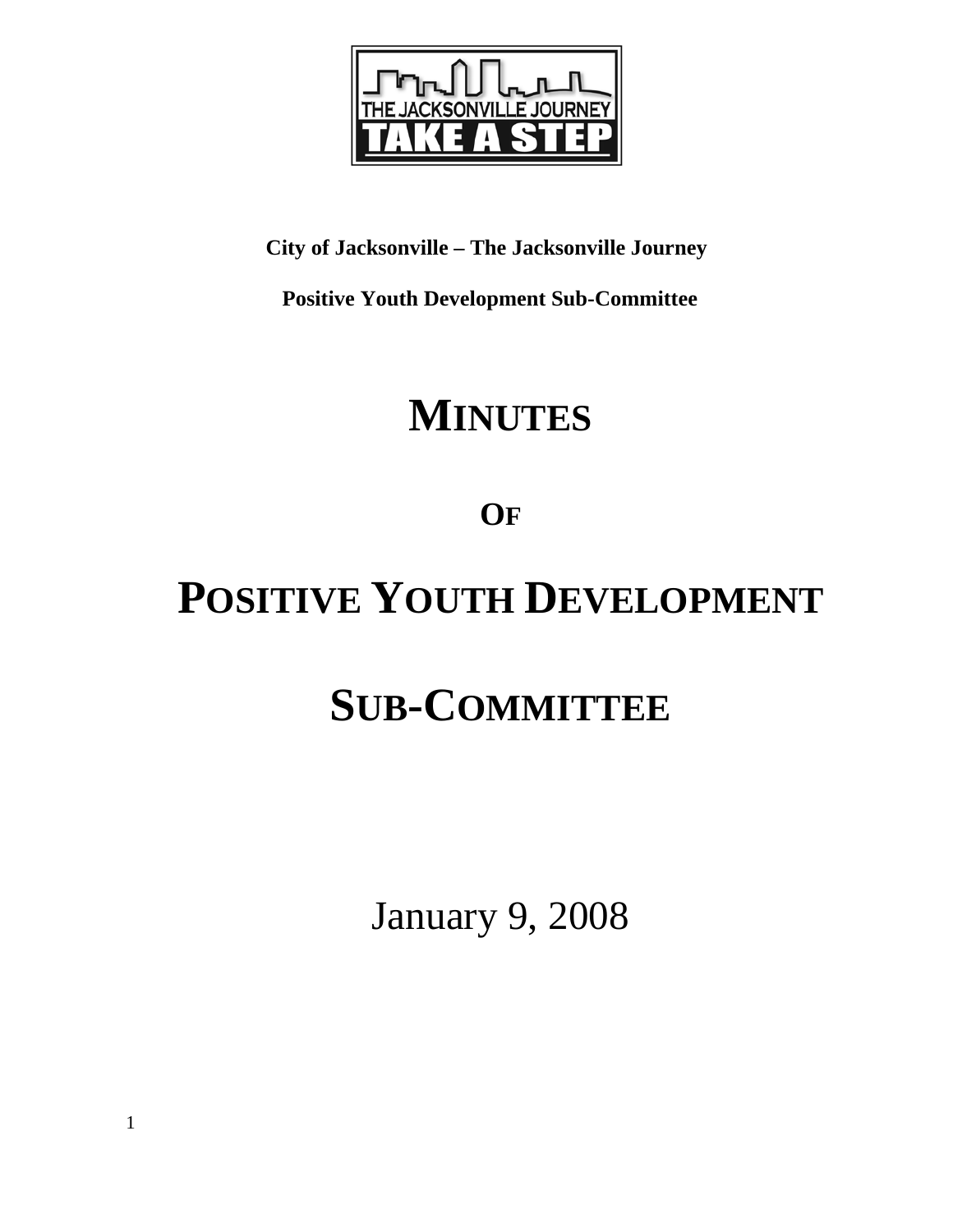### **The Jacksonville Journey – Positive Youth Development**

## **Sub-Committee**

**January 9, 2008** 

#### **8:00 a.m.**

**PROCEEDINGS before the Jacksonville Journey – Positive Youth Development Sub-Committee taken on Wednesday, January 9, 2008, Edward Ball Building, 8th Floor – 214 N. Hogan Street, Jacksonville, Duval County, Florida commencing at approximately 8:05 a.m.** 

**Positive Youth Development Committee** 

**Audrey McKibbin Moran, Chair Joseph Bastian, Member Betty Burney, Member James Crooks, Member Ellis Curry, Member Bobby Deal, Member Eddie Diamond, Member Carolyn Floyd, Member Maryam Ghyabi, Member Warren Grymes, Member Chris Hazelip, Member Timmy Johnson, Member Mary Langowski, Member Bill Mason, Member Rashean Mathis, Member Edgar Mathis, Member Mac McGehee, Member Shelton Tarver, Member Claudette Williams, Member Wyman Winbush, Member Chris Wood, Member George Young, Member**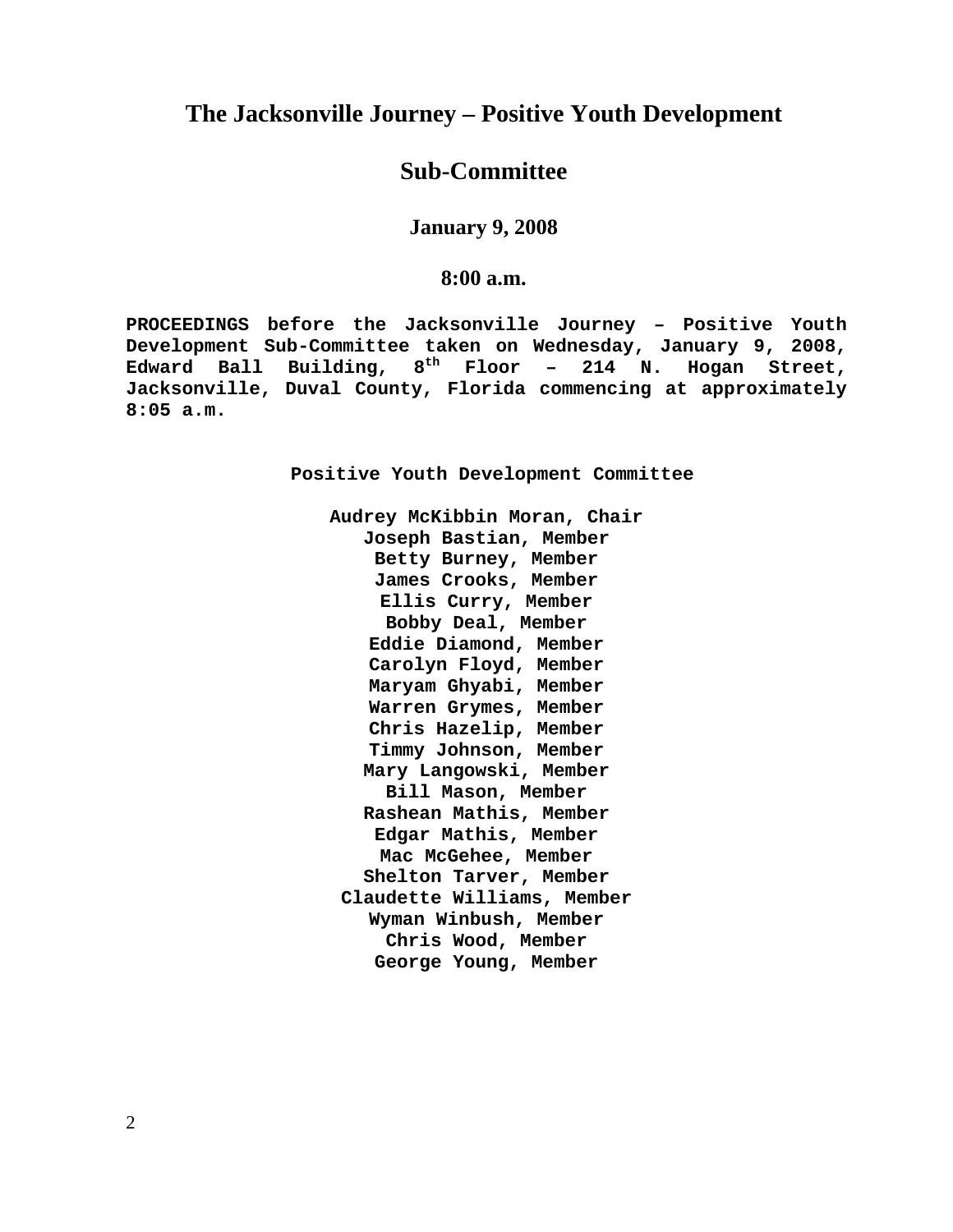#### **APPEARANCES**

#### **COMMITTEE CHAIRS & MEMBERS:**

AUDREY MCKIBBIN MORAN, Chair JAMES CROOKS, Member ELLIS CURRY, Member BOBBY DEAL, Member EDDIE DIAMOND, Member CAROLYN FLOYD, Member MARYAM GHYABI, Member WARREN GRYMES, Member CHRIS HAZELIP, Member TIMMY JOHNSON, Member EDGAR MATHIS, Member SHELTON TARVER, Member CLAUDETTE WILLIAMS, Member WYMAN WINBUSH, Member GEORGE YOUNG, Member

#### **COMMITTEE MEMBERS ABSENT:**

JOSEPH BASTIAN, Member BETTY BURNEY, Member MARY LANGOWSKI, Member BILL MASON, Member RASHEAN MATHIS, Member MAC MCGEHEE, Member CHRIS WOOD, Member

#### **STAFF:**

ROSLYN PHILLIPS LINDA LANIER KRISTEN KEY BEACH STEPHANIE BARNETT RACHELLE M. SUNDY

#### **OTHERS PRESENT:**

Doug Murr, Character First Judy Saylor, Take Stock in Children/CIS Lawanda Ravoria, FCC Lynn Sherman, Baptist Health Mike Weinstein, TSIC Elexia Coleman-Moss, Empowerment Resources Inc.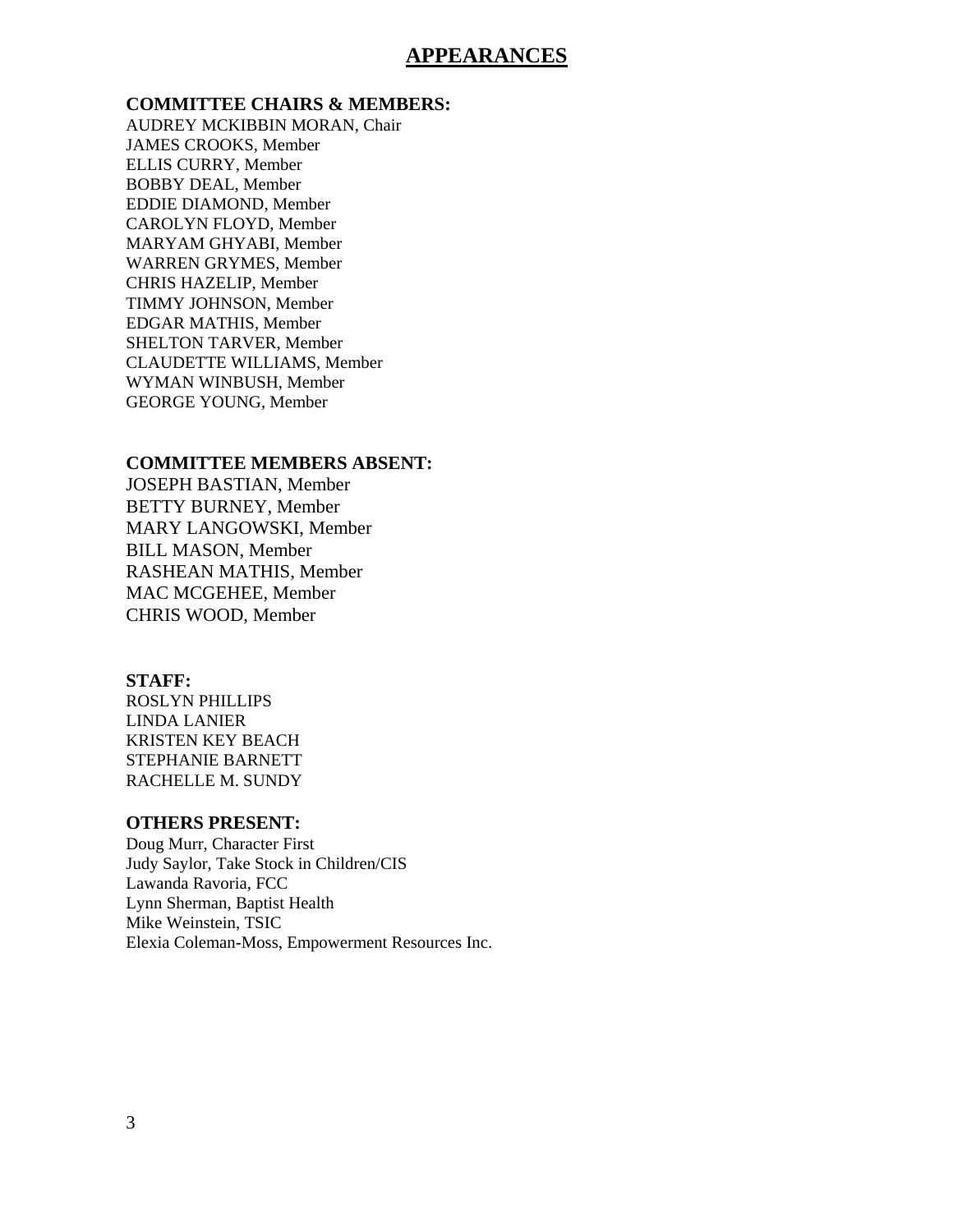January 9, 2008

Positive Youth Development Sub-Committee 8:00 a.m.

**Call to Order and Comments.** Chair Moran called the meeting to order at approximately 8:05 a.m.

**Purpose of Meeting.** Discuss the Mayor's crime initiative – The Jacksonville Journey – Take a Step – Positive Youth Development Sub-Committee.

Chair Moran welcomed the group and thanked them for their willingness to be in attendance, and she asked those who were not in attendance for the last meeting to introduce themselves: Bobby Deal: Executive Director of the Police Athletic League Warren Grymes: CEO of Big Brothers/Big Sisters and incoming Chair for Mentoring Jacksonville.

Maryam Ghyabi: President of Ghyabi and Associates; Chair of Floridians for Better Transportation.

Carolyn Floyd: Recently retired from the Juvenile Justice System.

Today's topic will be mentoring and volunteerism. Chair Moran then read the charge from the Mayor: "He has asked this group to work, coordinate advertising campaigns, and public service announcements encouraging community involvement and volunteerism; work to make volunteering and mentoring easy by linking to and participating with websites that list opportunities and contact information; look at, assist and fund organizations like Big Brothers/Big Sisters and other mentoring programs in our community – look at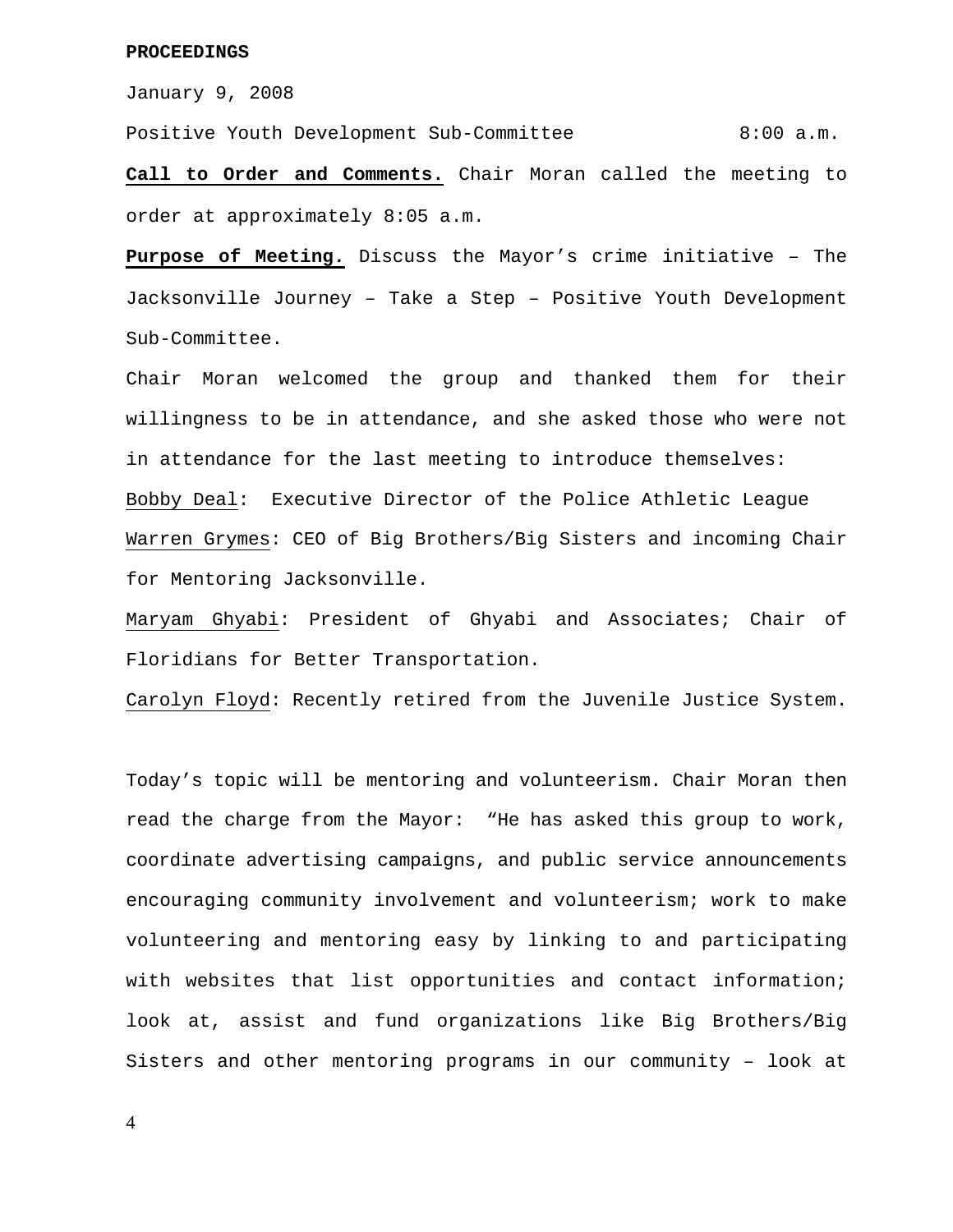what their funding streams look like; look at their accomplishments". In December's meeting, the group consensus was that on the second and fourth Wednesday of each month the committee would meet and address the four areas the Mayor asked us to review. One charge will be addressed on the second Wednesday of each month and the discussion of an Action Plan will be handled on the fourth Wednesday of each month.

Chair Moran noted that there would be Subject Matter Experts involved in the process to speak at the committee meetings and address fundamental areas of the Mayor's charge pertinent to this committee's activities. She noted that today there are three Subject Matter Experts joining the group and asked them to speak for 10-12 minutes and leave about 10 minutes for questions. This will leave the group time at the end for discussion. The first speaker – Mr. Warren Grymes – CEO of Big Brothers/Big Sisters was introduced and asked to step to the podium to begin his presentation.

#### **Subject Matter Expert Presentations**

#### Mr. Warren Grymes, CEO, Big Brothers/Big Sisters:

5 Mr. Grymes asked the committee to think about some numbers, 45,000 children in Duval County alone who would benefit from having a carding adult in their lives. This number comes from an analysis that was done by Big Brothers/Big Sisters and it also takes into consideration things like; free/reduced lunch participants; poverty level; drop out rates, etc.; under the age of 18. He noted statistics from the Big Brothers Big Sisters in School program – 97.3% of students in the program improved or maintained their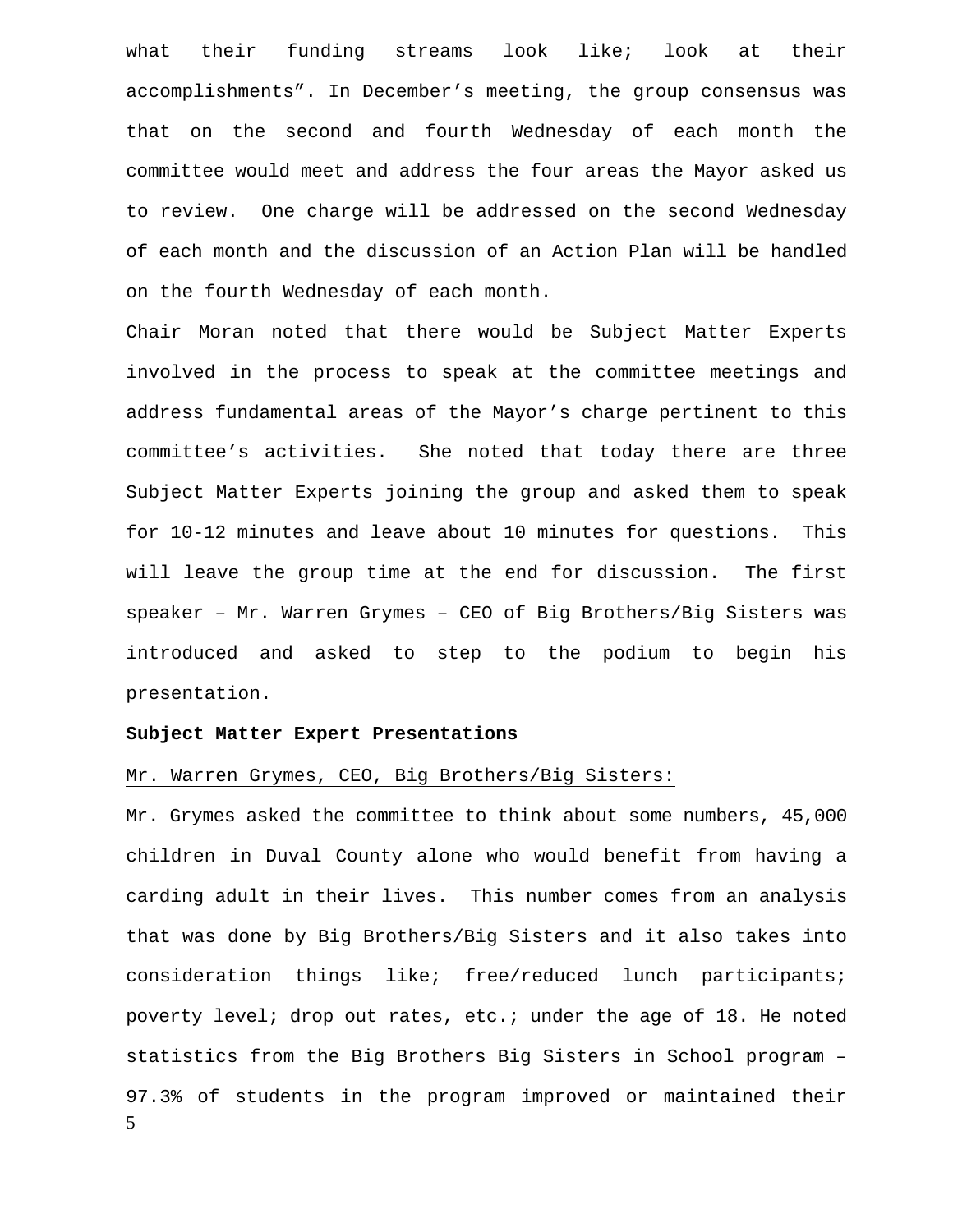academic performance (just one hour per week); 82.25% improved or maintained school attendance; 93.45% improved in their behavior and 94.95% were promoted to the next grade level. That was out of 12,000 children surveyed; grades were taken from their school districts.

Mr. Grymes then moved on to the topic of NE Florida Mentoring and Mentor Jacksonville; which are great partner programs here in the community. A question came from a member of the committee, asking; How do I or what do I (or people in the community) need to do to become involved? Mr. Grymes notes there is an enrollment process; an application is completed and there is a database of children that you would be matched up with. The first two weeks include a training process. Another question was posed; Does the application process include a background check? The answer is, yes; all adults over the age of 18 are checked through the DMV; local JSO; FDLE and the FBI. You don't need a psychology degree, you only need to have the capability to be a friend. Other questions are noted below:

Q. How many mentors do you currently have now? Currently there are approximately 3,500 informal – in his program, there are currently 1,200 mentors.

Q. What strategies are you doing to recruit mentors? We have one person who specifically goes out into the community and recruits mentors. Currently, there is a partnership with WTLV on mentoring through the station's anchor Ms. Joy Purdy. Arby's has a program that features Big and Little. MAD DADS is also involved in several mentoring programs in the community.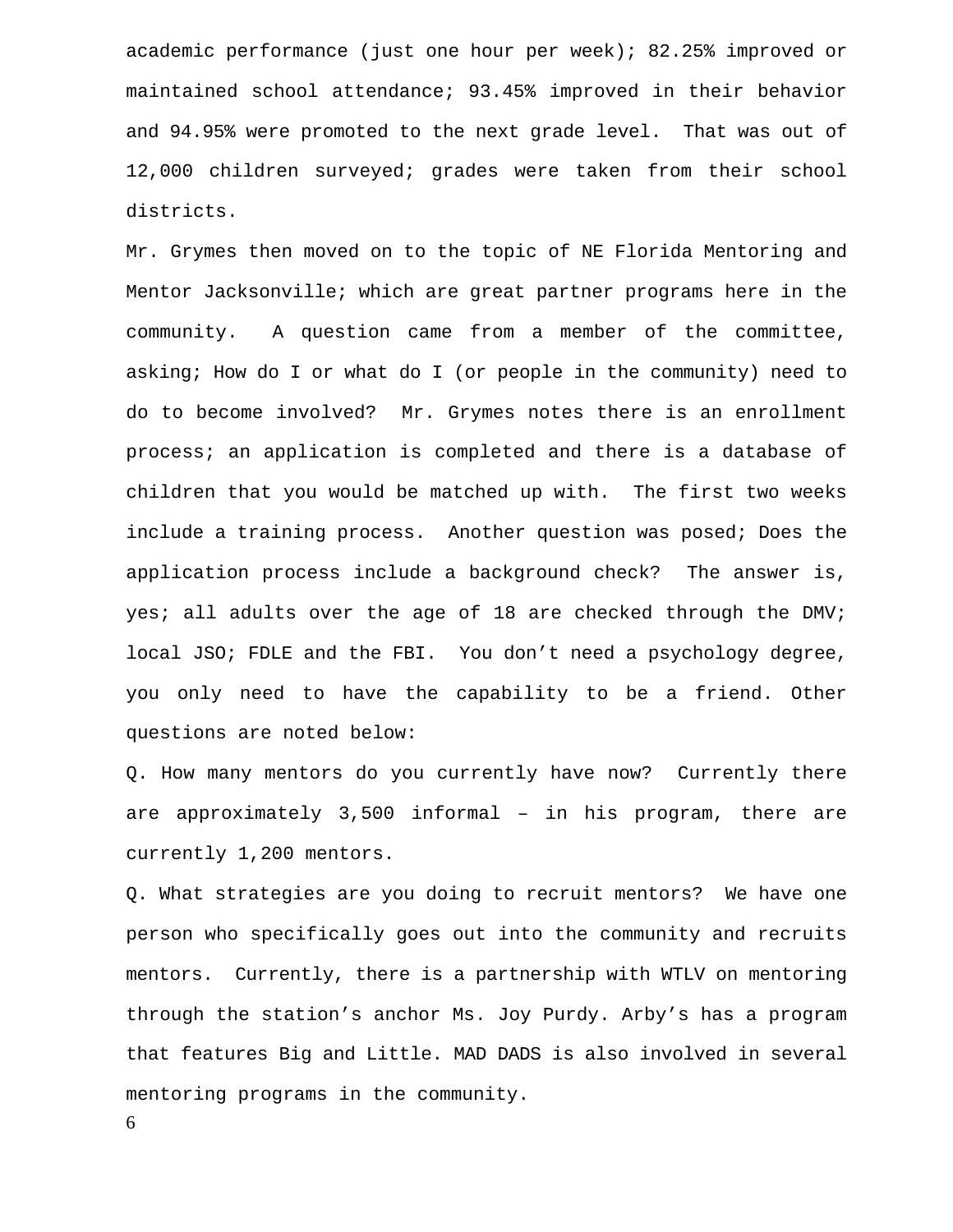Q. With the backlog of children waiting – how long does a child stay in your program? Normally, they are in from kindergarten through high school. The goal is to help the child graduate from high school. The typical length for a child to stay in the program is 28 months. The main reason for a child to leave the program is relocation to another county or state. If a child moves, we try and pair them up with someone in their new location.

Q. Are you developing youth with educational or psychological problems (learning disabilities)? They have partnered with United Way Full Service Schools. If children need eyeglasses, we refer them to the full service program and help is obtained for them. We try to take a holistic approach and overlay all services available to the child and parent.

Q. Have you looked into mentoring via the Internet? No, not at this time. We encourage school-based programs due to the potential for problems when dealing with the unknowns of the Internet.

Q. What do you need to get to 45,000 Mentors? We need to create a passion in this community – equal to the Super Bowl or TPC, and drive that toward mentoring. We have a very giving community.

Chair Moran thanked Mr. Grymes for his presentation and then asked Mr. Mike Weinstein – CEO of Take Stock to speak about his program.

#### Mike Weinstein, CEO, Take Stock in Children:

7 Mr. Weinstein thanked Chair Moran and began to discuss the particulars of Take Stock. This is a statewide program which covers all 67 Florida counties. They typically spend \$20 million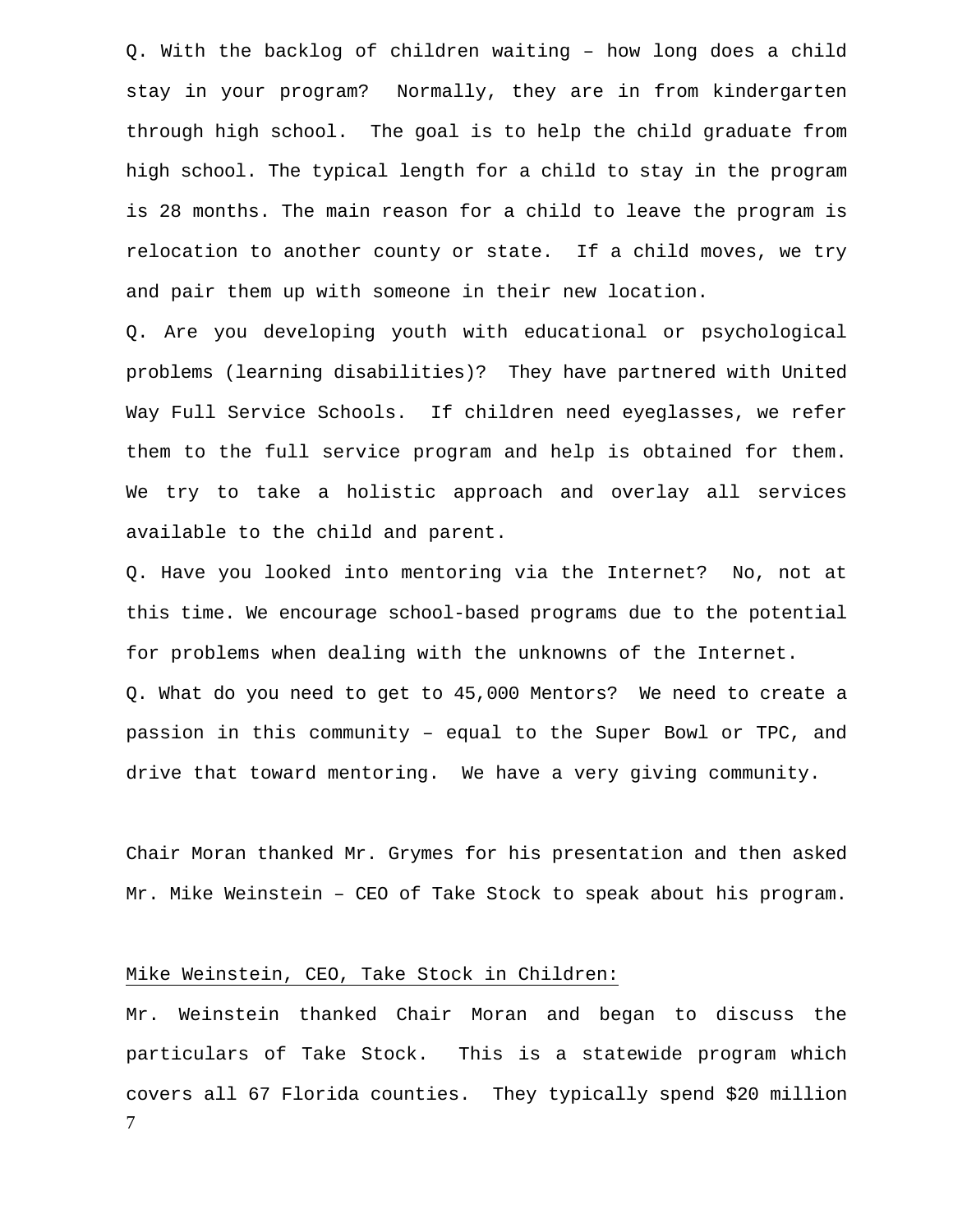per year buying scholarships. They bring in  $7-8^{th}$  graders in the free lunch program and assign a mentor. The program is designed to stay away from activities that aren't educational – such as mall trips; movies, etc. The program is totally educationoriented, based fully on the four-year scholarships that are given to the child. The child must work a minimum of six years to obtain a grant. The child will strive to keep something you give them – it gives the child hope. This program ties to break the cycle of poverty and hopelessness. There is a student advocate – for every 100 students. The advocate monitors grades; attendance, etc. They aren't tutors or social worker. If problems arise, it is their responsibility to notify proper staff and help provide applicable services. Mr. Weinstein noted that in the presentation, you will note there are opportunities for businesses or community leaders to become involved in this program. Jacksonville currently has 500 students in this program. St. Petersburg has 2,500 students in their program, and the community is heavily involved in supporting it. If you are a new business coming into the community, the St. Petersburg Mayor is at your door speaking about this program. That is what it is going to take here in Jacksonville, community involvement. Mr. Weinstein then asked for questions from the group:

8 Q. What happens in the hour you have the student? It depends upon the relationship with the mentor and how it grows. One of the first questions he asks his student is "How are your grades?" "What was your last test score?" The student signs a contract at the beginning of this process and agrees to give permission to the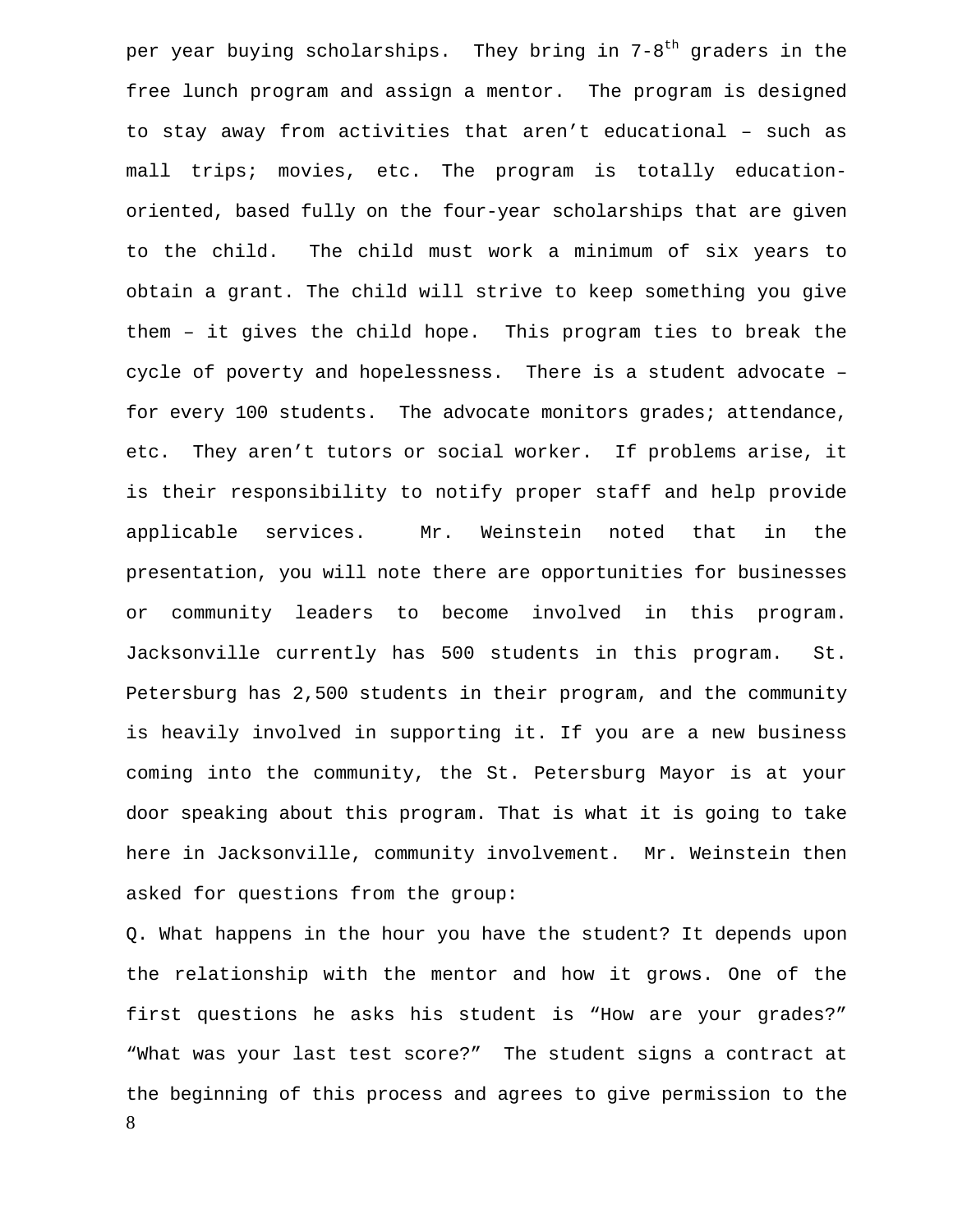mentor to obtain report grades.

Q. Student advocates – how are they assigned? The program is designed to assign 100 students per advocate. The advocate visits with their children 1-2 times per semester. They review report grades; they are employed by the community and the schools.

Q. Identify the application/selection process. How are students identified? The student must be reduced/free lunch eligible; the student receives a flier in the sixth grade and the formal application in the sixth or seventh grade year.

Q. Pinellas County is a great model – they get it, their local education foundation, is it committed? Yes – it is awesome – it's their top priority – taking care of their kids.

Q. One hour per week doesn't seem like much time. You are not limited to how much time you can spend with the student, but you are limited to what activities are involved. Your time must be spent in educational format – that is the expectation.

Q. Do you have programs for children who are tailored to trade schools? The scholarship can be utilized to attend any postsecondary education program.

Q. As part of the screening process, is there an element of academic progress to part of this program? The more at risk, the more attractive the child is to us in this program. There is, however, an expectation that the child will be able to perform academically.

9 Q. We're concerned about all kids, what happens to the kids you turn away? All children are assigned case managers and those people are assigned to look at other programs the child may be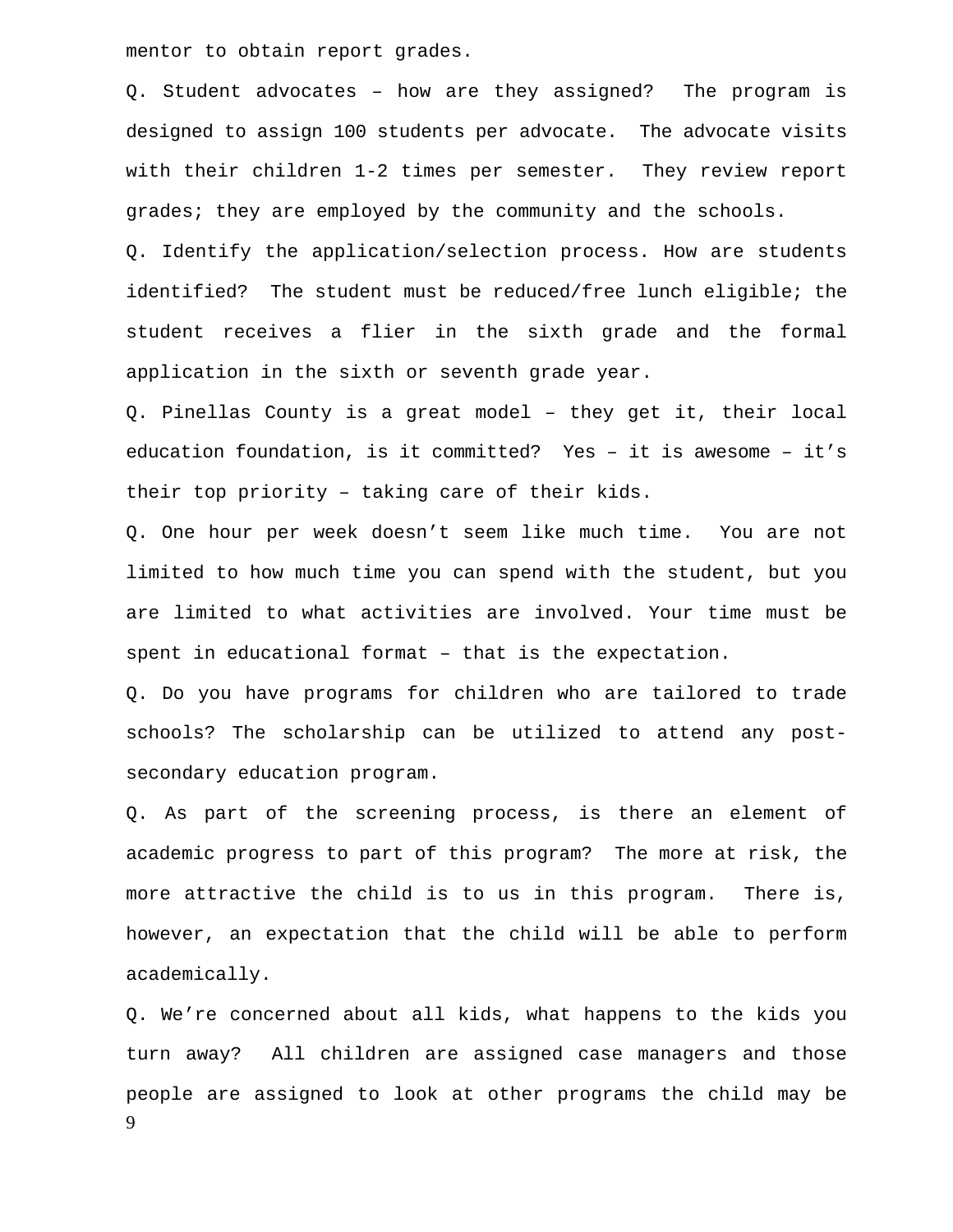eligible for. We're winning in the one-on-one process, but we're losing the bigger battle.

Q. In Jacksonville, how much does the tuition cost per year? \$4-5 million.

Chair Moran thanked Mr. Weinstein for his presentation and asked Ms. Lynn Sherman from Tipping the Scales, Baptist Health, to come to the podium.

10 **Ms. Lynn Sherman, Director, Tipping the Scales, Baptist Heath:**  Ms. Sherman thanked Chair Moran and addressed what Tipping the Scales actually does. This is an Adolescent Advocacy Mentoring program. They began as a partnership with the Bridge of North East Florida. They felt that the elementary children were being covered, but the middle-school children were being left behind. There are three components: 1) Mentoring - students are transported to the hospital (there are three participating hospitals in Jacksonville – Baptist; Shands or St. Vincents) to meet their mentor. They spend approximately 1 ½ hours and develop career guidance. 2) Job Skills Training – beginning in February of each year, the student starts their program. When they complete their program, they are eligible for work in their area of interest during the summer at one of the area hospitals. The average length of mentoring relationship is 3 ½ years. No student is turned away. There are no grade point average requirements, students must participate in the Bridge and be in the ninth grade. Mentors are trained at the Kessler Mentoring program. Each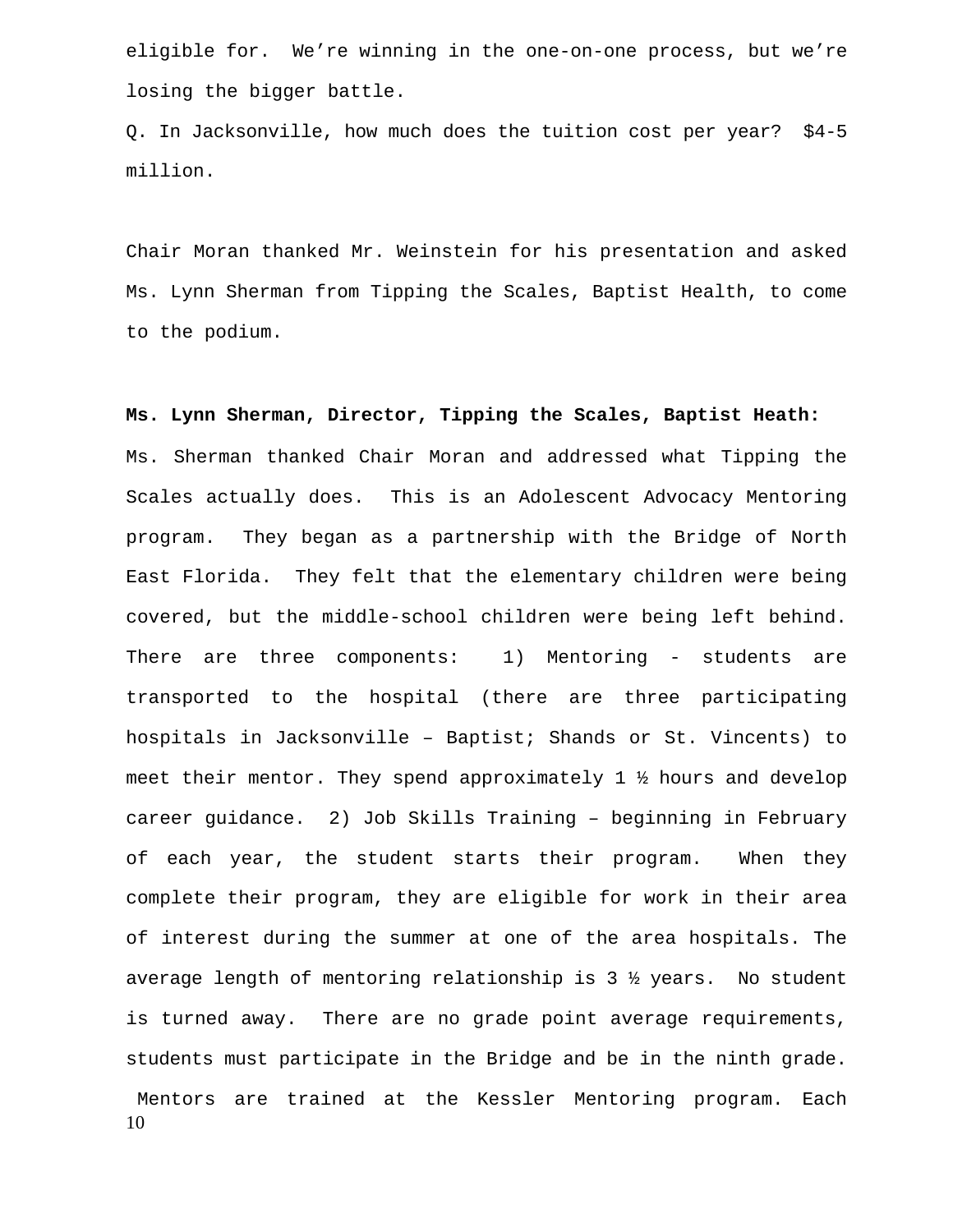student is case managed, must meet with the principal, teachers and parents are partners in this program. Their goal is to help children discover their skills/talents and help them gain employment – they are followed for one year after high school. The Bridge is a full-service organization for families. Tipping the Scales program partners with the Bridge and endeavors to take care of the whole child.

Q. Do you have any information about success rates of students entering college? Yes, about 75% go on to a secondary education, 25% choose to work.

Q. Is there a contract or agreement? Yes, both with the child and its parents.

Q. How many children do you currently have in the program? Currently 45 students, there are more in the summer. They can hire 62 in the summer with additional funding.

Q. What is the annual cost to run this program? Approximately \$150,000.

Q. During the summer, is it the program that pays salaries? Actually, it is the hospital – they provide a grant to pay salaries.

Q. Are there plans to grow? Our goal is to double the number of students we currently are working with. We want to be careful not to disrupt the integrity of the program.

Q. Who performs case management? Tipping the Scales Program Q. Is this a program that can be replicated in other companies? Absolutely – we're looking into partnering with Wachovia and JEA.